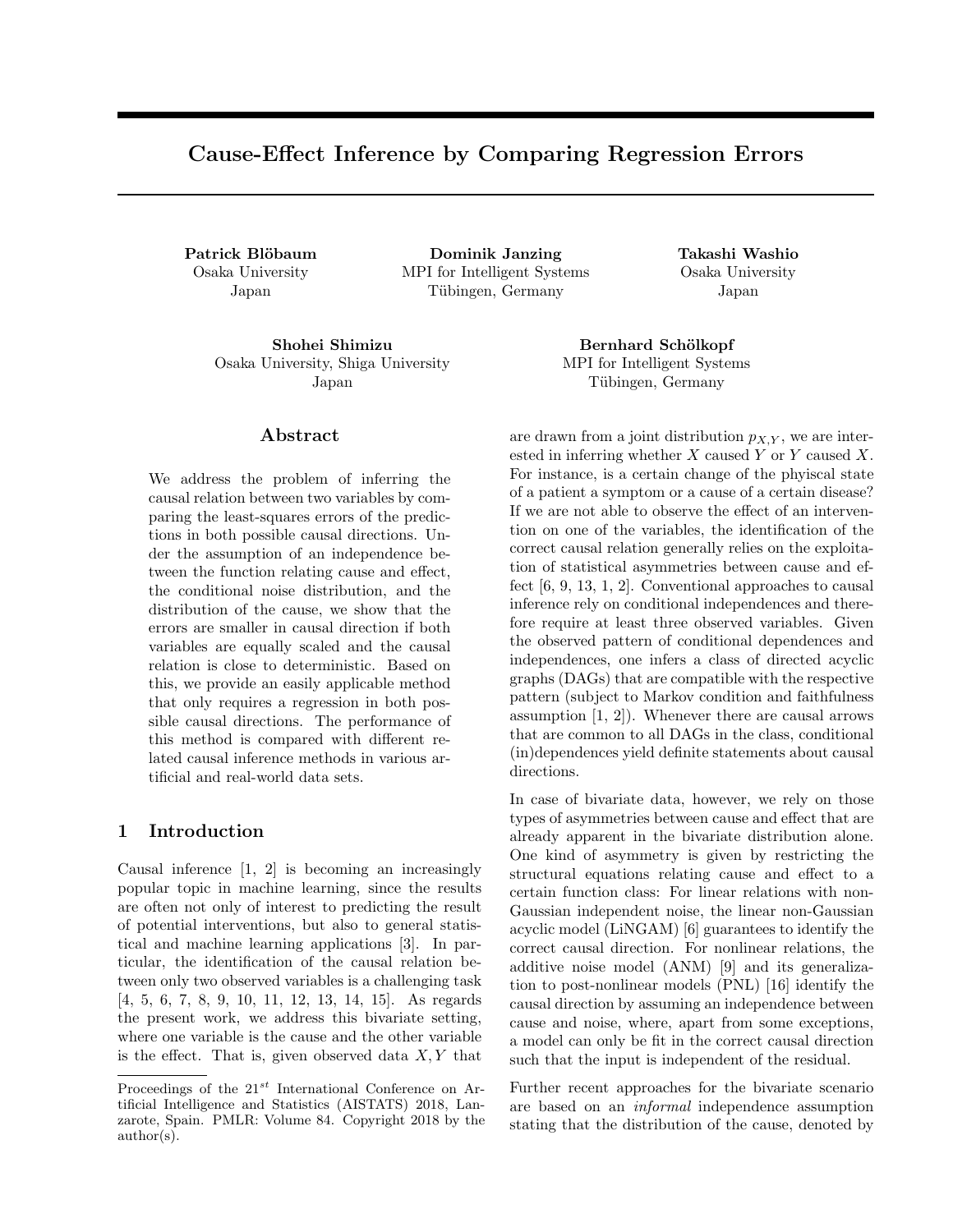$p_C$  contains no information about the conditional distribution of the effect, given the cause, denoted by  $p_{E|C}$ . Here, the formalization of 'no information' is a challenging task. For the purpose of foundational insights (rather than for practical purposes), [17, 18] formalize the idea via *algorithmic information* and postulate that knowing  $p<sub>C</sub>$  does not enable a shorter description of  $p_{E|C}$  and vice versa. The informationgeometric approach for causal inference (IGCI) [13] is inspired by the independence assumption and is able to infer the causal direction in deterministic nonlinear relationships subject to a certain independence condition between the slope of the function and the distribution of the cause. A related but different independence assumption is also used by a technique called unsupervised inverse regression (CURE) [14], where the idea is to estimate a prediction model of both possible causal directions in an unsupervised manner, i.e. only the input data is used for the training of the prediction models. According to the above independence assumption, the effect data may contain information about the relation between cause and effect that can be employed for predicting the cause from the effect, but the cause data alone does not contain any information that helps the prediction of the effect from the cause (as hypothesized in [19]). Accordingly, the unsupervised regression model in the true causal direction should be less accurate than the prediction model in the wrong causal direction.

For our approach, we address the causal inference problem by exploiting an asymmetry in the meansquared error (MSE) of predicting the cause from the effect and the effect from the cause, respectively, and show, that under appropriate assumptions and in the regime of almost deterministic relations, the prediction error is smaller in causal direction. A preliminary version of this idea can be found in [20, 21] but in these works the analysis is based on a simple heuristic assuming that the regression of  $Y$  on  $X$  and the regression of  $X$  on  $Y$  yield functions that are inverse to each other, which holds approximately in the limit of small noise. Moreover, the analysis is also based on the assumption of an additive noise model in causal direction and on having prior knowledge about the functional relation between  $X$  and  $Y$ , which makes it impractical for generic causal inference problems.

In this work, we aim to generalize and extend the two aforementioned works in several ways: 1) We explicitly allow a dependency between cause and noise. 2) We give a proper mathematical formulation of the theory that justifies the method subject to clear formal assumptions. 3) We perform more evaluations for the application in causal inference and compare it with various related approaches. The theorem stated in this

work might also be of interest for general statistical purposes. An extended version of this work with a more extensive analysis can be found in [22].

The paper is structured as follows: In Section 2, we introduce the used notations and assumptions, which are necessary for main theorem of this work stated in Section 3. An implementation that utilizes this theorem for inferring the causal direction is straightforward and further discussed in Section 4 and evaluated in various artificial and real-world data sets in Section 5.

# 2 Preliminaries

In the following, we introduce the preliminary notations and assumptions.

# 2.1 Notation and problem setting

The goal of this paper is to correctly identify cause and effect variable of given observations  $X$  and  $Y$ . Throughout this paper, a capital letter denotes a random variable and a lowercase letter denotes values attained by the random variable. Variables  $X$  and  $Y$  are assumed to be real-valued and to have a joint probability density (with respect to the Lebesgue measure), denoted by  $p_{X,Y}$ . By slightly abusing terminology, we will not further distinguish between a distribution and its density since the Lebesgue measure as a reference is implicitly understood. The notations  $p_X$ ,  $p_Y$ , and  $p_{Y|X}$  are used for the corresponding marginal and conditional densities, respectively. The derivative of a function  $f$  is denoted by  $f'$ .

#### 2.2 General idea

As mentioned before, the general idea of our approach is to simply compare the MSE of regressing  $Y$  on  $X$ and the MSE of regressing  $X$  on  $Y$ . If we denote cause and effect by  $C, E \in \{X, Y\}$ , respectively, our approach explicitly reads as follows. Let  $\phi$  denote the function that minimizes the expected least-squares error when predicting E from C, which implies that  $\phi$ is given by the conditional expectation  $\phi(c) = \mathbb{E}[E|c]$ . Likewise, let  $\psi$  be the minimizer of the least-squares error for predicting C from E, that is,  $\psi(e) = \mathbb{E}[C|e]$ . Then we will postulate assumptions that imply

$$
\mathbb{E}[(E - \phi(C))^2] \le \mathbb{E}[(C - \psi(E))^2],\tag{1}
$$

in the regime of almost deterministic relations. This conclusion certainly relies on some kind of scaling convention. For our theoretical results we will assume that both  $X$  and  $Y$  attain values between 0 and 1. However, in some applications, we will also scale X and Y to unit variance to deal with unbounded variables. (1)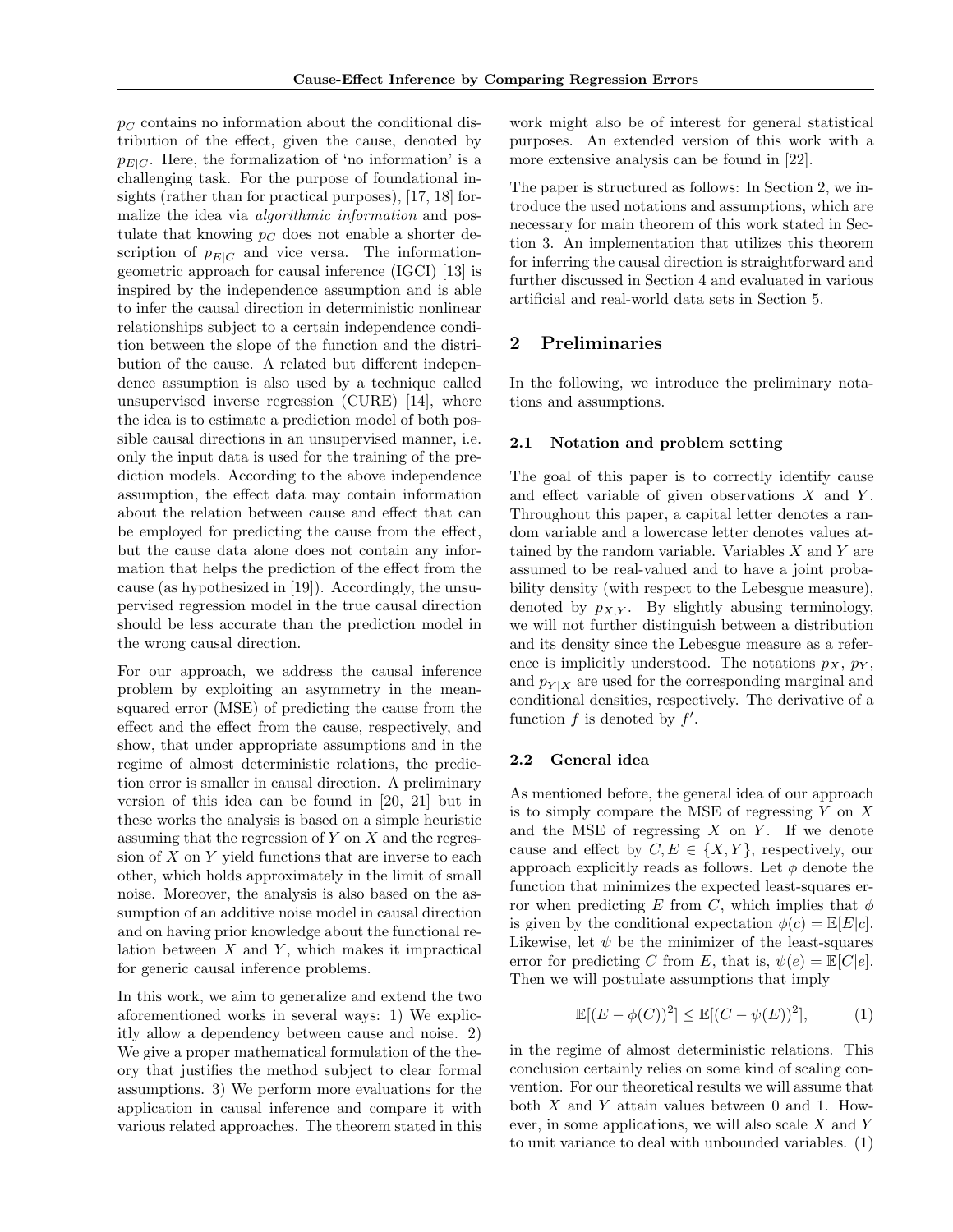can be rewritten in terms of conditional variance as

$$
\mathbb{E}[\text{Var}[E|C]] \le \mathbb{E}[\text{Var}[C|E]].
$$

## 2.3 Assumptions

First, recall that we assume throughout the paper that either  $X$  is the cause of  $Y$  or vise versa in an unconfounded sense, i.e. there is no common cause. To study the limit of an almost deterministic relation in a mathematically precise way, we consider a family of effect variables  $E_{\alpha}$  by

$$
E_{\alpha} := \phi(C) + \alpha N, \tag{2}
$$

where  $\alpha \in \mathbb{R}^+$  is a parameter controlling the noise level and N is a noise variable that has some (upper bounded) joint density  $p_{N,C}$  with C. Note that N here does not need to be statistically independent of C (in contrast to ANMs). Here,  $\phi$  is a function that is further specified below. Therefore, (2) does not, a priori, restrict the set of possible causal relations, because for any pair  $(C, E)$  one can define the noise N as the residual  $N := E - \phi(C)$  and thus obtain  $E_1 = E$ for any arbitrary function  $\phi$ .

For this work, we make use of the following assumptions:

- 1. Invertible function:  $\phi$  is a strictly monotonically increasing twice differentiable function  $\phi$ :  $[0, 1] \rightarrow [0, 1]$ . For simplicity, we assume that  $\phi$ is monotonically increasing with  $\phi(0) = 0$  and  $\phi(1) = 1$  (similar results for monotonically decreasing functions follow by reflection  $E \to 1-E$ ). We also assume that  $\phi^{-1'}$  is bounded.
- 2. **Compact supports:** The distribution of  $C$  has compact support. Without loss of generality, we assume that 0 and 1 are the smallest and the largest values, respectively, attained by C. We further assume that the distribution of N has compact support and that there exist values  $n_{+} > 0 > n_{-}$  such that for each c,  $[n_{-}, n_{+}]$  is the smallest interval containing the support of  $p_{N|c}$ . This ensures us to know that  $[\alpha n_-, 1+\alpha n_+]$  is the smallest interval containing the support of  $p_{E_{\alpha}}$ . Then the shifted and rescaled variable

$$
\tilde{E}_{\alpha} := \frac{1}{1 + \alpha n_{+} - \alpha n_{-}} (E_{\alpha} - \alpha n_{-})
$$

attains 0 and 1 as minimum and maximum values and thus is equally scaled as C.

3. Unbiased noise: We use the convention  $\mathbb{E}[N|c] = 0$  for all values c of C without loss of generality (this can easily be achieved by modifying  $\phi$ ). Then  $\phi$  is just the conditional expectation, that is,  $\phi(c) = \mathbb{E}[E|c]$ .

- 4. Unit noise variance: The expected conditional noise variance is  $\mathbb{E}[Var[N|C]] = 1$ , which is also not a proper restriction, because we can scale  $\alpha$ accordingly since we are only interested in the limit  $\alpha \to 0$ .
- 5. Independence postulate: While the above assumptions are just technical, we now state the essential assumption that generates the asymmetry between cause and effect. To this end, we consider the unit interval [0, 1] as probability space with uniform distribution as probability measure. The functions  $c \mapsto \phi'(c)$  and  $c \mapsto \text{Var}[N|c]p_C(c)$ define random variables on this space, which we postulate to be uncorrelated, formally stated as

$$
Cov[\phi', Var[N|C]p_C] = 0.
$$
 (3)

More explicitly, (3) reads:

$$
\int_0^1 \phi'(c) \operatorname{Var}[N|c] p_C(c) dc
$$

$$
- \int_0^1 \phi'(c) dc \int_0^1 \operatorname{Var}[N|c] p_C(c) dc = 0. \quad (4)
$$

The justification of (3) is not obvious at all. For the special case where the conditional variance  $Var[N|c]$  is a constant in  $c$  (e.g. for ANMs), (3) reduces to

$$
Cov[\phi', p_C] = 0,\t\t(5)
$$

which is an independence condition for deterministic relations stated in [23]. Conditions of similar type as (5) have been discussed and justified in [13]. They are based on the idea that  $\phi$  contains no information about  $p<sub>C</sub>$ . This, in turn, relies on the idea that the conditional  $p_{E|C}$  contains no information about  $p_C$ .

To discuss the justification of (4), observe first that it cannot be justified as stating some kind of 'independence' between  $p_C$  and  $p_{E|C}$ . To see this, note first that (4) states an uncorrelatedness of the two functions  $c \mapsto \phi'(c)$  and  $c \mapsto \text{Var}[N|c]p_C(c)$ . Since the latter function contains the map  $c \mapsto \text{Var}[N|c]$ , which is a porperty of the conditional  $p_{E|C}$  and not of the marginal  $p<sub>C</sub>$ , it thus contains components from both  $p_C$  and  $p_{E|C}$ . Nevertheless, to justify (4) we assume that the function  $\phi$  represents a law of nature that persists when  $p<sub>C</sub>$  and N change due to changing background conditions. From this perspective, it becomes unlikely that they are related to the background condition at hand. This idea follows the general spirit of 'modularity and autonomy' in structural equation modelling, that some structural equations may remain unchanged when other parts of a system change (see Chapter 2 in [3] for a literature review).<sup>1</sup>

<sup>&</sup>lt;sup>1</sup>Note, however, that the assignment  $E = \phi(C) + N$  is not a structural equation in a strict sense, because then C and N would need to be statistically independent.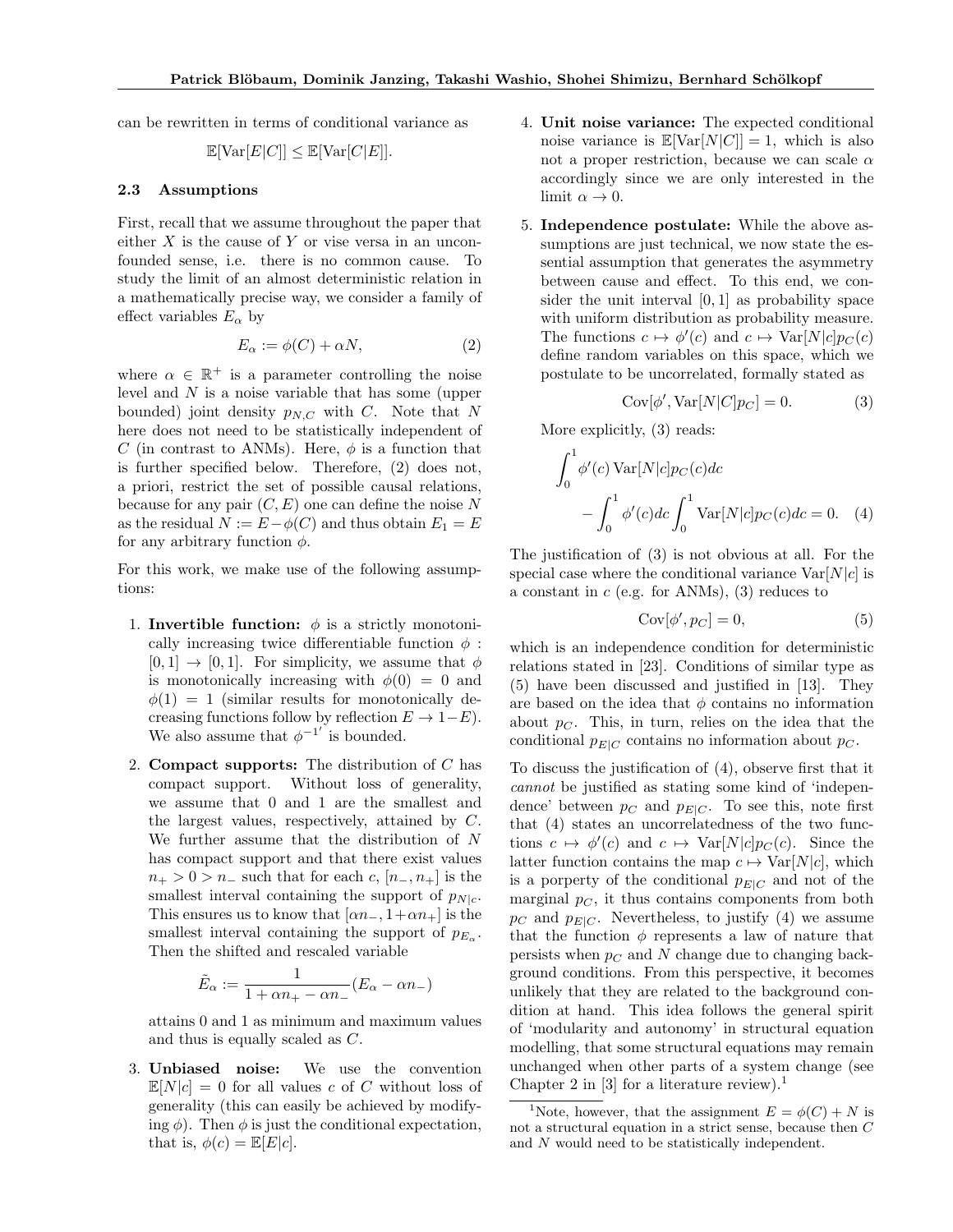A simple implication of (4) reads

$$
\int_0^1 \phi'(c) \operatorname{Var}[N|c] p_C(c) dc = 1,\tag{6}
$$

due to  $\int_0^1 \phi'(c)dc = 1$  and  $\int_0^1 \text{Var}[N|c]p_C(c)dc =$  $Var[N|C] = 1.$ 

In the following, the term independence postulate is referred to the aforementioned postulate and the term independence to a statistical independence, which should generally become clear from the context.

# 3 Theory

As introduced in Section 2.2, we aim to exploit an inequality of the expected prediction errors in terms of  $\mathbb{E}[\text{Var}[E|C]] \leq \mathbb{E}[\text{Var}[C|E]]$  to infer the causal direction. Under the aforementioned assumptions, this can be stated if the noise variance is sufficiently small. In order to conclude this inequality and, thus, to justify an application to causal inference, we must restrict our analysis to the case where the noise variance is sufficiently small, since a more general statement is not possible under the aforementioned assumptions. The analysis can be formalized by the ratio of the expectations of the conditional variances in the limit  $\alpha \to 0$ .

We will then show

$$
\lim_{\alpha \to 0} \frac{\mathbb{E}[\text{Var}[C|\tilde{E}_{\alpha}]]}{\mathbb{E}[\text{Var}[\tilde{E}_{\alpha}|C]]} \ge 1.
$$

#### 3.1 Error asymmetry theorem

For our main theorem, we first need an important lemma:

Lemma 1 (Limit of variance ratio) Let the  $as$ sumptions 1-4 in Section 2.3 hold. Then the following limit holds:

$$
\lim_{\alpha \to 0} \frac{\mathbb{E}[\text{Var}[C|\tilde{E}_{\alpha}]]}{\mathbb{E}[\text{Var}[\tilde{E}_{\alpha}|C]]} = \int_0^1 \frac{1}{\phi'(c)^2} \text{Var}[N|c] p_C(c) dc \quad (7)
$$

The formal proof is a bit technical and can be found in [22], however, the idea is quite simple if we think of the scatter plot of an almost deterministic relation as a thick line. Then  $Var[E_{\alpha}|c]$  and  $Var[C]E_{\alpha} = \phi(c)$  are roughly the squared widths of the line at some point  $(c, \phi(c))$  measured in vertical and horizontal direction, respectively. The quotient of the widths in vertical and horizontal direction is then given by the slope. This intuition yields the following approximate identity for

small  $\alpha$ :

$$
\operatorname{Var}[C|\tilde{E}_{\alpha} = \phi(c)] \approx \frac{1}{(\phi'(c))^2} \operatorname{Var}[\tilde{E}_{\alpha}|C = c]
$$

$$
= \alpha^2 \frac{1}{(\phi'(c))^2} \operatorname{Var}[N|c]. \tag{8}
$$

Taking the expectation of (8) over C and recalling that Assumption 4 implies  $\mathbb{E}[\text{Var}[\tilde{E}_{\alpha}|C]] =$  $\alpha^2 \mathbb{E}[\text{Var}[N|C]] = \alpha^2$  already yields (7).

With the help of Lemma 1, we can now formulate the core theorem of this paper:

Theorem 1 (Error Asymmetry) Let the assumptions 1-5 in Section 2.3 hold. Then the following limit always holds

$$
\lim_{\alpha\to 0}\frac{\mathbb{E}[\text{Var}[C|\tilde{E}_{\alpha}]]}{\mathbb{E}[\text{Var}[\tilde{E}_{\alpha}|C]]}\geq 1,
$$

with equality only if the functional relation in Assumption 3 is linear.

To show this, we make particular use of Lemma 1, Assumption 4 and the independence postulate to apply the Cauchy Schwarz inequality to (7), which gives us

$$
\int_0^1 \frac{1}{\phi'(c)^2} \operatorname{Var}[N|c] p_C(c) dc
$$
  
 
$$
\geq \left( \int_0^1 \frac{1}{\phi'(c)} \operatorname{Var}[N|c] p_C(c) dc \right)^2 \geq 1.
$$

A more detailed proof can be found in [22].

Note that if  $\phi$  is non-invertible, there is an information loss in anticausal direction, since multiple possible values can be assigned to the same input. Therefore, we can expect that the error difference becomes even higher in these cases.

#### 3.2 Remark

Theorem 1 states that the inequality holds for all values of  $\alpha$  smaller than a certain finite threshold. Whether this threshold is small or whether the asymmetry with respect to regression errors already occurs for large noise cannot be concluded from the above theoretical insights. Presumably, this depends on features of  $\phi$ ,  $p_C$ ,  $p_{N|C}$  in a complicated way. However, the experiments in Section 5 suggest that the asymmetry often appears even for realistic noise levels.

# 4 Implementation

A causal inference algorithm that exploits Theorem 1 can be formulated in a straightforward way. Given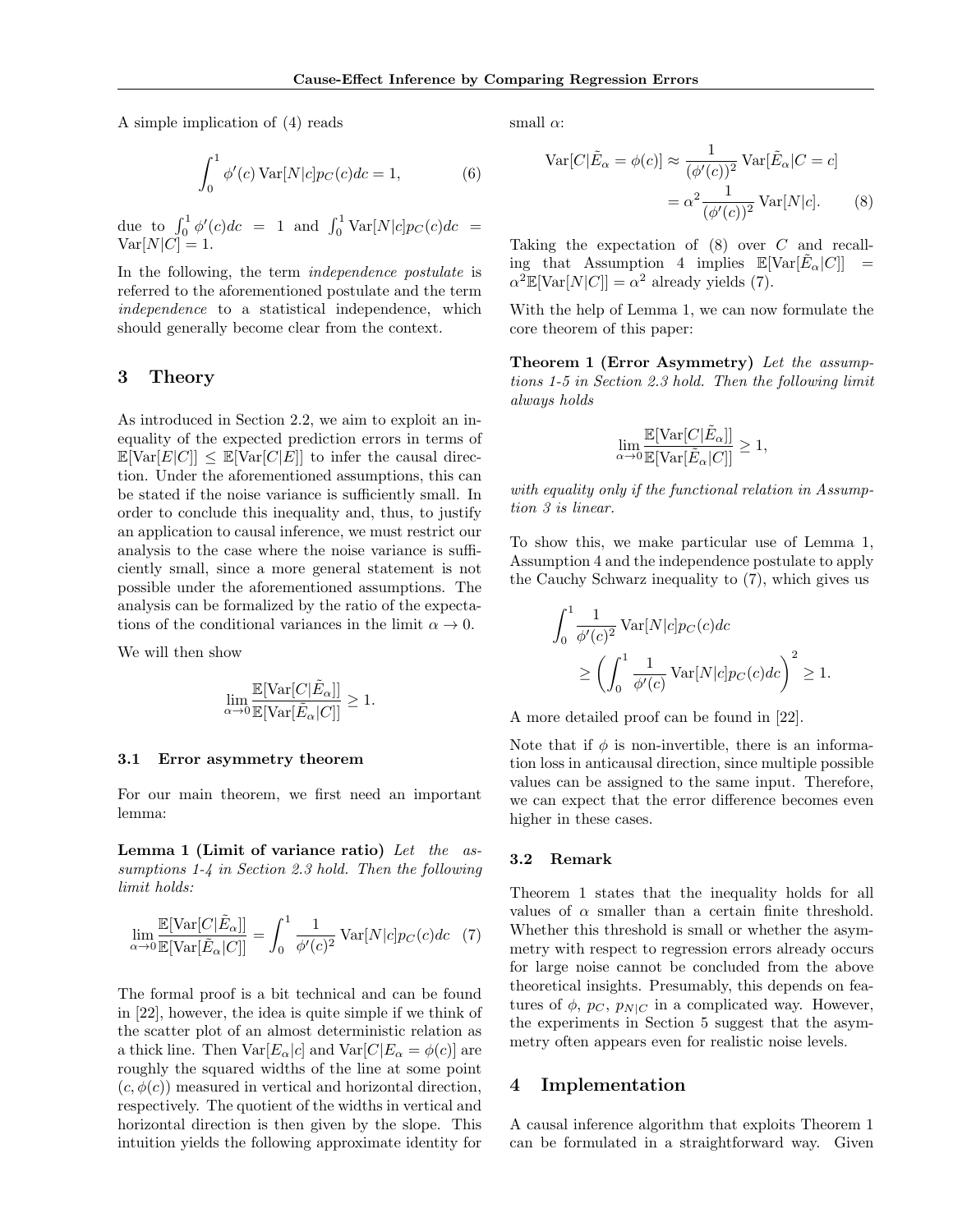observations  $X, Y$  sampled from a joint distribution  $p_{XY}$ , the key idea is to fit regression models in both possible directions and compare the MSE.<sup>2</sup> We call this approach Regression Error based Causal Inference (RECI).

Although estimating the conditional expectations  $\mathbb{E}[Y|X]$  and  $\mathbb{E}[X|Y]$  by regression is a standard task in machine learning, we should emphasize that the usual issues of over- and underfitting are critical for our purpose (like for methods based on ANMs or PNLs), because they under- or overestimate the noise levels. It may, however, happen that the method even benefits from underfitting: if there is a simple regression model in causal direction that fits the data quite well, but in anticausal relation the conditional expectation becomes more complex, a regression model with underfitting increases the error even more for the anticausal direction than for the causal direction. This speculative remark is somehow supported by our experiments, where we observed that simple models performed better than complex models, even though they probably did not represent the true conditional expectation. Also, an accurate estimation of the MSE with respect to the regression model and appropriate preprocessing of the data like removing isolated points in low-density regions, might improve the performance.

# 5 Experiments

For the experiments, we compared our method with three different related causal inference methods in various artificial and real-world data sets. In each evaluation, observations of two variables were given and the goal was to correctly identify cause and effect variables.

## 5.1 Causal inference methods for comparison

In the following, we briefly discuss and compare the causal inference methods which we used for the evaluations.

LiNGAM The model assumptions of LiNGAM are

$$
E = \beta C + N,
$$

where  $\beta \in \mathbb{R}$ ,  $C \perp N$  and N is non-Gaussian. For the experiments, we used a state-of-the-art implementation based on [25].

ANM The ANM approach assumes that

$$
E = f(C) + N,
$$

where f is nonlinear and  $C \perp N$ . We used an implementation provided by [15], which uses a Gaussian process regression for the prediction and provides different methods for the evaluation of the causal direction.

IGCI The IGCI approach is able to determine the causal relationship in a deterministic setting

$$
E = f(C),
$$

under the 'independence assumption'  $Cov[log f', p_C] =$ 0. An implementation was also provided by [15], where we always tested all possible combinations of reference measures and information estimators. Generalizations of IGCI for non-deterministic relations are actually not known and we consider Assumption 5 in Section 2.3 as first step towards possibly more general formulations.

CURE CURE is based on the idea that the distribution  $p_C$  does not help for better regressing E on C, while the distribution  $p_E$  may help for better regressing  $C$  on  $E$ . An implementation of CURE by the authors has been provided for our experiments. Here, we used similar settings as described in Section 6.2 of [14], where we used four internal repetition in the artificial data and eight in the real-world data, but only one overall repetition due to the high computation cost.

RECI Our approach addresses non-deterministic nonlinear relations and, in particular, allows a dependency between cause and noise. Since we only require the fitting of a least-squares solution in both possible causal directions, RECI can be easily implemented and does not rely on any independence tests.

In the experiments, we always used the same class of regression functions for the causal and anticausal direction to compare the errors, but performed multiple experiments with different function classes. For each evaluation, we randomly split the data into training and test data. The utilized regression models were:

- a logistic function (LOG) of the form  $a + (b$  $a)/(1 + \exp(c \cdot (d - x)))$
- shifted monomial functions (MON) of the form  $ax^n + b$  with  $n \in [2, 9]$
- polynomial functions (POLY) of the form  $\sum_{i=0}^{k} a_i x^i$  with  $k \in [1, 9]$
- support vector regression (SVR) with a linear kernel
- neural networks (NN) with different numbers of hidden neurons and at most two hidden layers

 $2[24]$ , which appeared after submission, also infers the causal direction via regression, but from a minimum description length perspective.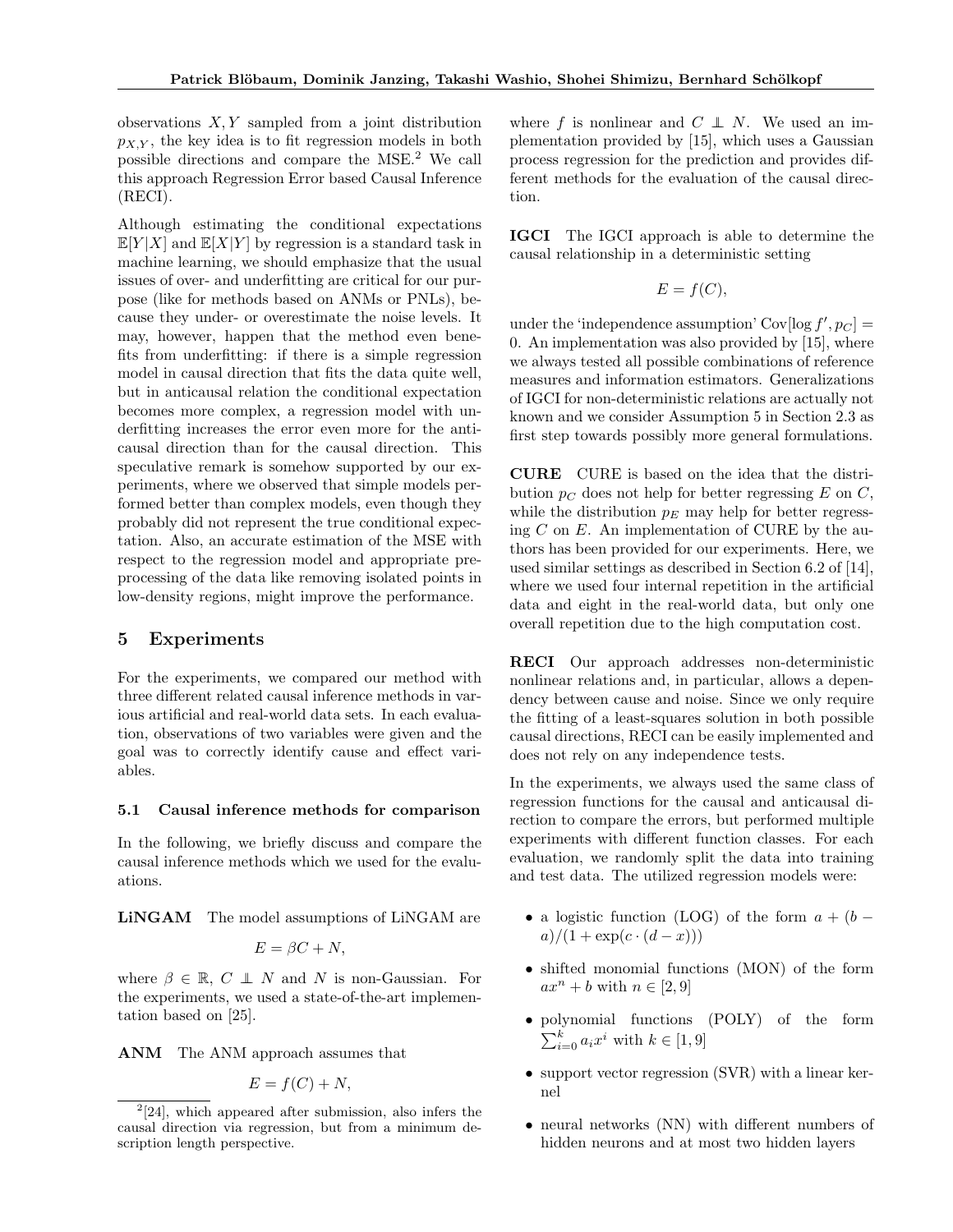The logistic and monomial functions cover rather simple regression models, which are probably not able to capture the true function  $f$  in most cases. On the other hand, support vector regression and neural networks should be complex enough to capture  $f$ . The polynomial functions are rather simple too, but more flexible than the logistic and monomial functions.

We used the standard Matlab implementation of these methods and always chose the default parameters, where the parameters of LOG, MON and POLY were fitted by minimizing the least-squared error. In order to have an accurate estimate of the MSE with respect to the function class, we averaged the MSE over all performed runs before comparing them.

General Remark Each evaluation was performed in the original data sets and in preprocessed versions where isolated points (low-density points) were removed. For the latter, we used the implementation and parameters from [14], where a kernel density estimator with a Gaussian kernel is utilized. Note that CURE per default uses this preprocessing step. In all evaluations, we forced a decision by the algorithms, where in case of ANM the direction with the highest score of the independence test was taken.

Except for CURE, we averaged the results of each method over 100 runs, where we uniformly sampled 500 data points for ANM and SVR if the data set contains more than 500 data points. Since we did not optimize the choice of functions and estimators, we only summarize the results of the best performing ANM and IGCI methods. Accordingly, we only summarize the results of the best performing MON, POLY and NN setups. Note that the results of IGCI and LiNGAM are constant over all runs since all data points were used.

# 5.2 Artificial data

For experiments with artificial data, we performed evaluations with simulated cause-effect pairs generated for a benchmark comparison in [15].

#### 5.2.1 Simulated benchmark cause-effect pairs

The work of [15] provides simulated cause-effect pairs with randomly generated distributions and functional relationships under different conditions. As pointed out by [15], the scatter plots of these simulated data look similar to those of real-world data. We took the same data sets as used in [15] and extended the reported results with an evaluation with CURE, LiNGAM, RECI.

The data sets are categorized into four different cate-

gories:

- SIM: Pairs without confounders. The results are shown in Figure  $1(a)$
- SIM-c: A similar scenario as SIM, but with one additional confounder. The results are shown in Figure 1(b)
- SIM-ln: Pairs with low noise level without confounder. The results are shown in Figure  $1(c)$
- SIM-G: Pairs where the distributions of  $C$  and  $N$ are almost Gaussian without confounder. The results are shown in Figure 1(d)

The general form of the data generation process without confounder but with measurement noise is

$$
C' \sim p_C, N \sim p_N
$$
  
\n
$$
N_C \sim \mathcal{N}(0, \sigma_C), N_E \sim \mathcal{N}(0, \sigma_E)
$$
  
\n
$$
C = C' + N_C, E = f_E(C', N) + N_E
$$

and with confounder

$$
C' \sim p_C, N \sim p_N, Z \sim p_Z
$$
  
\n
$$
C'' = f_C(C', Z)
$$
  
\n
$$
N_C \sim \mathcal{N}(0, \sigma_C), N_E \sim \mathcal{N}(0, \sigma_E)
$$
  
\n
$$
C = C'' + N_C, E = f_E(C'', Z, N) + N_E,
$$

where  $N_C, N_E$  represent independent observational Gaussian noise and the variances  $\sigma_C$  and  $\sigma_E$  are chosen randomly with respect to the setting.<sup>3</sup> More details can be found in Appendix C of [15]. Note that adding noise to the cause (as it is done here) can also be considered as a kind of confounding.

In all data sets except SIM-G, we normalized the data for RECI. In SIM-G, Assumption 2 is violated, since these variables have no compact support due to the nearly Gaussian distribution. Therefore, we standardized the data for RECI and IGCI instead of normalizing them. The good results of RECI show some robustness with respect to a different scaling.

Generally, ANM performs the best in all data sets, while the performance gap, depending on the choice of the class of regression functions, between ANM and RECI is relatively small. On the other hand, in all data sets, RECI always outperforms IGCI, CURE and LiNGAM if a simple logistic or polynomial function is utilized for the regression. Even though Theorem 1 does not exclude cases of a high noise level, it makes a clear statement about low level noise. Therefore,

<sup>&</sup>lt;sup>3</sup>Note that only  $N_E$  is Gaussian, while the regression residual is non-Gaussian due to the nonlinearity of  $f_E$  and non-Gaussianity of  $N, Z$ .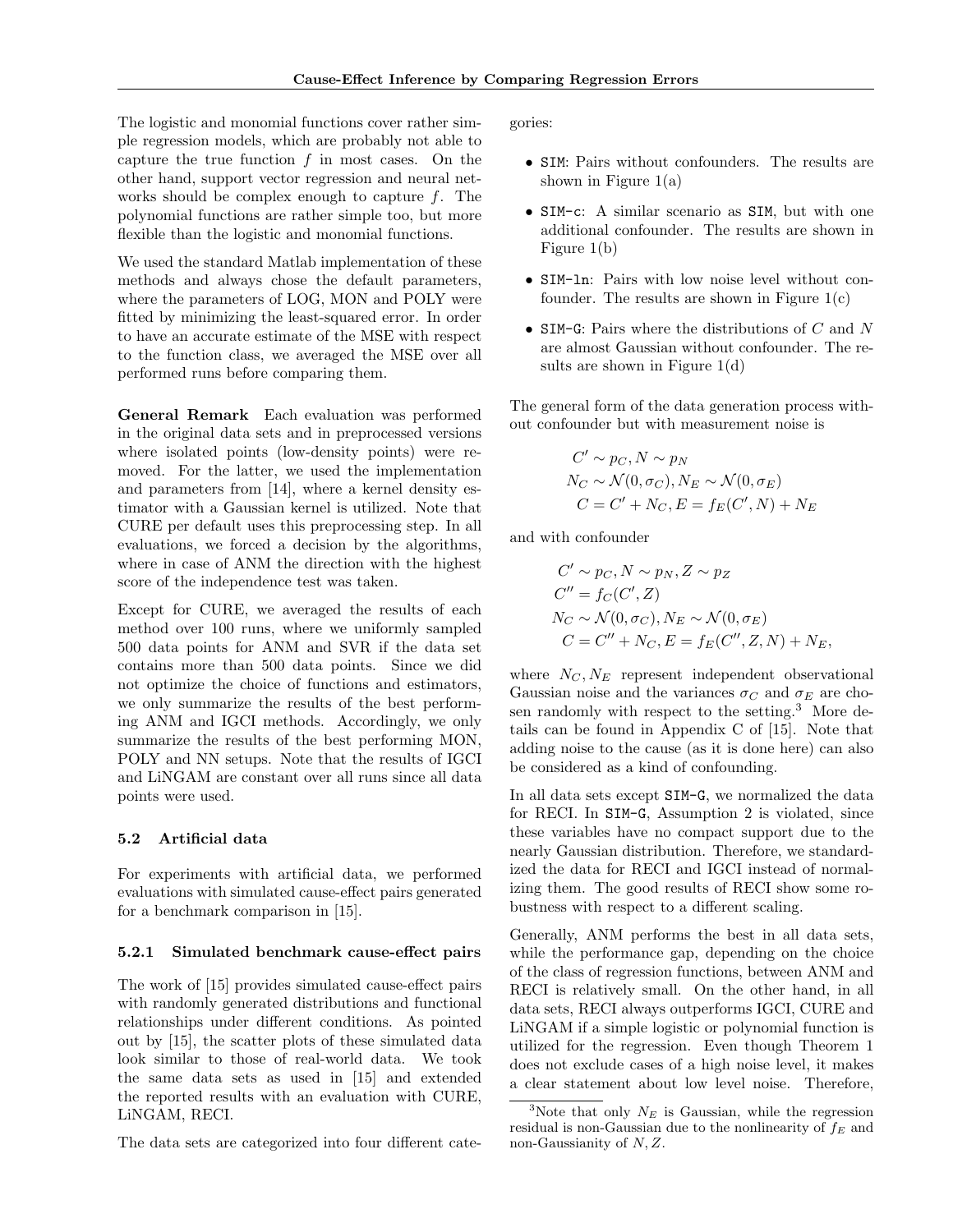

Figure 1: The best achieved performances of all methods in the artificial data sets.

as expected, RECI performs better in SIM-ln than in SIM and SIM-c due to the low noise level. In all cases, LiNGAM performs very poorly due to the violations of its core assumptions.

For RECI, similar function classes, such as  $\sum_{i=0}^{3} a_i x^i$ and  $\sum_{i=0}^{4} a_i x^i$ , give similar performances. While LOG performed the best in SIM, SIM-c and SIM-ln, a polynomial function of the form  $\sum_{i=0}^{2} a_i x^i$  performed the best in SIM-G.

ANM and RECI require a least-squares regression, but ANM additionally depends on an independence test, which can have a high computational cost and a big influence on the performance. Therefore, even though RECI does not outperform ANM, it represents a competitive alternative with a lower computational cost, depending on the regression model and MSE estimation. Also, it can be expected that RECI performs significantly better than ANM in cases where the dependency between  $C$  and  $N$  is very weak or nonexistent seeing that RECI explicitly allows an independency. In comparison with IGCI, LiNGAM and CURE, RECI outperforms in almost all data sets. Note that [15] performed more extensive experiments and show more comparisons with ANM and IGCI in these data sets, where additional parameter configurations were tested. **EXAMPLE 1997**<br>
(a) 818<br>
(a) 818<br>
(a) 818<br>
(a) 818<br>
(a) 818<br>
(a) 818<br>
(a) 818<br>
(a) 818<br>
(a) 818<br>
(a) 818<br>
(a) 818<br>
(a) 818<br>
(a) 818<br>
(a) 818<br>
(a) 818<br>
(a) 818<br>
(a) 818<br>
(a) 818<br>
(a) 818<br>
(a) 818<br>
(a) 818<br>
(a) 818<br>
(a) 818

#### 5.3 Real-world data

In real-world data, the true causal relationship gen-



Figure 2: The best achieved performances of all methods in the real-world data sets.

rather philosophical discussions in unclear cases. For our evaluations, we considered the commonly used cause-effect pairs (CEP) benchmark data sets. These benchmark data sets provided, at the time of these evaluations, 106 data sets with given cause and effect variables.<sup>4</sup> However, since we only consider a two variable problem, we omit the multivariate data sets, which leaves 100 data sets for the evaluations. Each data set comes with a corresponding weight. This is because several data sets are too similar to consider them as independent examples, hence they get lower weights. Therefore, the accuracy is a weighted sum over all cause-effect pairs. The experimental setup is the same as for the artificial data sets, but we doubled the number of internal repetition of CURE to eight times in order to provide the same experimental conditions as in [14].

Figure 2 shows the results of the evaluations. In all cases, RECI performs better than all other methods. Surprisingly, the very simple monomial functions  $ax^{3}+c$  and  $ax^{2}+c$  perform the best, even though it is very unlikely that these functions are able to capture the true function  $\phi$ . We obtained similar observations in the artificial data sets. The work of [15] provides further evaluations of ANM and IGCI in the original CEP data set with additional parameter configurations. Regarding CURE, we had to use a simplified implementation due to the high computational cost, which did not perform as well as the results reported in [14].

## 5.4 Error ratio as rejection criterion

It is not clear how to define a confidence measure for the decision of RECI. However, since Theorem 1 states that the correct causal direction has a smaller error, we evaluated the idea of using the error ratio

$$
\frac{\min(\mathbb{E}[\text{Var}[X|Y]], \mathbb{E}[\text{Var}[Y|X]])}{\max(\mathbb{E}[\text{Var}[X|Y]], \mathbb{E}[\text{Var}[Y|X]])} \tag{9}
$$

<sup>&</sup>lt;sup>4</sup>The data set can be found on https://webdav.tuebingen.mpg.de/cause-effect/. More details and discussion about the causal relationship of the first 100 pairs can be found in [15].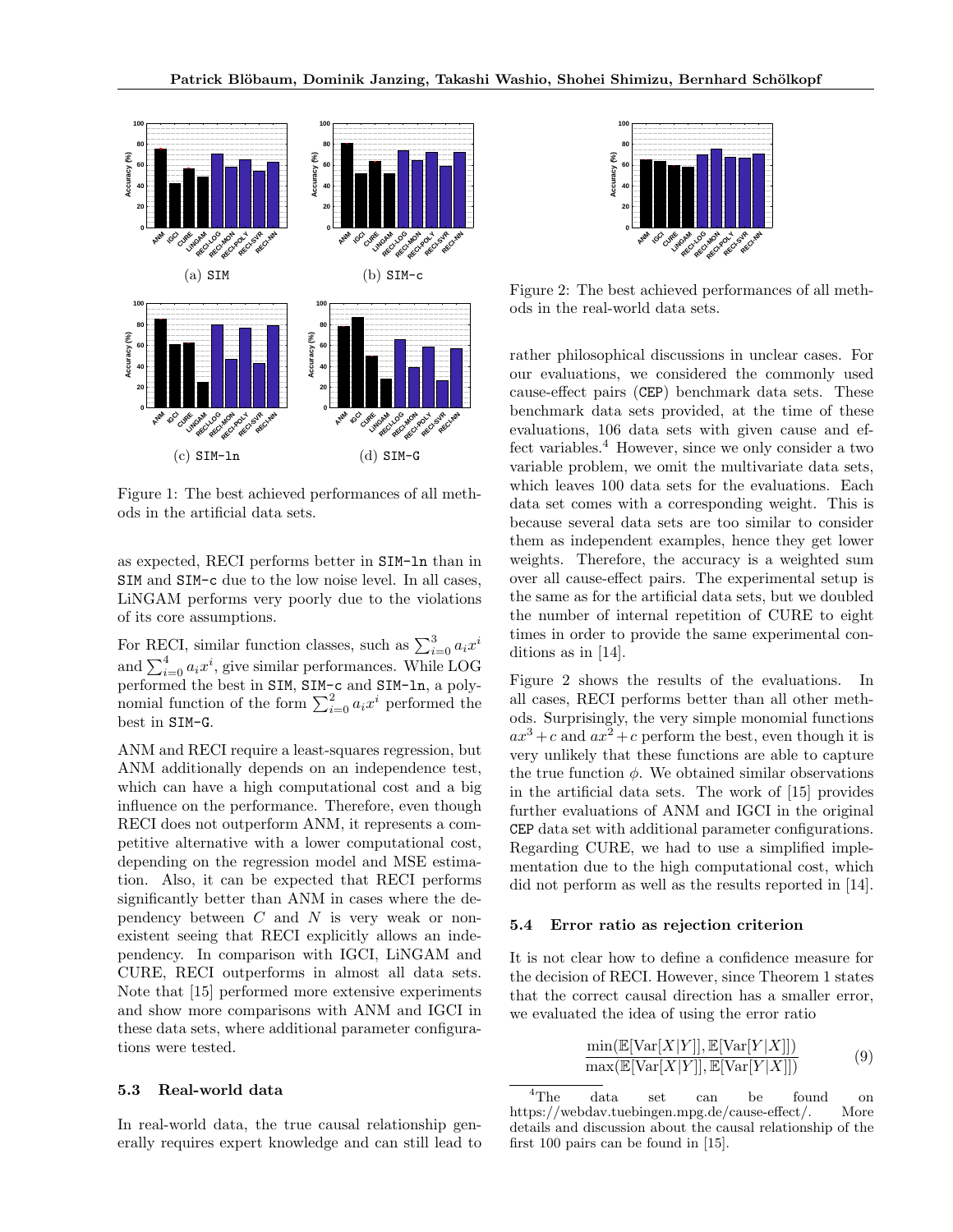

Figure 3: The performance of RECI in various data sets with respect to the error ratio (9) as rejection criterion. A small ratio indicates a high error difference.

as a rejection criterion for a decision. The idea is that the smaller the error ratio the higher the confidence of the decision due to the large error difference. Note that we formulated the ratio inverse to Theorem 1 in order to get a value on  $[0, 1]$ . We re-evaluated the experimental results by considering only data sets where at most a certain error ratio was obtained by RECI. Figures  $3(a)-3(d)$  show some examples of the performance of RECI if we use the error ratio as rejection criterion. In the figures, an error ratio of 0.2, for instance, can be seen as a surrogate indicator of RECI's accuracy if we only consider data sets where the error ratio was  $\leq 0.2$  and exclude data sets where the error ratio was  $> 0.2$ . In this sense, we can get an idea of how useful the error ratio is as rejection criterion. While Figures 3(b)-3(d) support the intuition that the smaller the error ratio, the higher the decision confidence, Figure 3(a) has a contradictive behavior. However, note that only a few data sets have an error ratio  $< 0.3$  and the majority have an error ratio between 0.3 and 0.9, except for Figure 3(c) where the majority have an error ratio  $> 0.9$ .

#### 5.5 Discussion

Due to the greatly varying behavior and the choice of various optimization parameters, a clear rule of which regression function is the best choice for RECI remains an unclear and difficult problem. Overall, it seems that simple functions are better in capturing the error asymmetries than complex models. However, a clear explanation for this is still lacking. A possible reason for this might be that simple functions in causal direction already achieve a small error, while

in anticausal direction, more complex models are required to achieve a small error. To justify speculative remarks of this kind raises deep questions about the foundations of causal inference. Using algorithmic information theory, one can, for instance, show that the algorithmic independence of  $p_C$  and  $p_{E|C}$  implies  $K(p_C) + K(p_{E|C}) \leq K(p_E) + K(p_{C|E})$ , if K denotes the description length of a distribution in the sense of Kolmogorov complexity, for details see Section 4.1.9 in [3]. In this sense, appropriate independence assumptions between  $p_C$  and  $p_{E|C}$  imply that  $p_{E,C}$  has a simpler description in causal direction than in anticausal direction.

Regarding the computational cost, we want to emphasize that RECI, depending on the implementation details, can have a significantly lower computational cost than ANM and CURE, while providing comparable or even better results. Further, it can be easily implemented and applied. More extensive experiments and comparisons can be found in [22].

# 6 Conclusion

We presented an approach for causal inference based on an asymmetry in the prediction error. Under the assumption of an independence among the data generating function, the noise, and the distribution of the cause, we proved (in the limit of small noise) that the conditional variance of predicting the cause by the effect is greater than the conditional variance of predicting the effect by the cause. Here, the additive noise is not assumed to be independent of the cause (in contrast to so-called additive noise models). The stated theorem might also be interesting for other statistical applications.

We proposed an easily implementable and applicable method, which we call RECI, that exploits this asymmetry for causal inference. The evaluations show supporting results and leave room for further improvements. By construction, the performance of RECI depends on the regression method. According to our limited experience so far, regression with simple model classes (that tend to underfit the data) performs reasonably well. To clarify whether this happens because the conditional distributions tend to be simpler – in a certain sense – in causal direction than in anticausal direction has to be left for the future.

# Acknowledgement

This work was supported by JST CREST Grant Number JPMJCR1666 and JSPS KAKENHI Grant Number JP17K00305, Japan.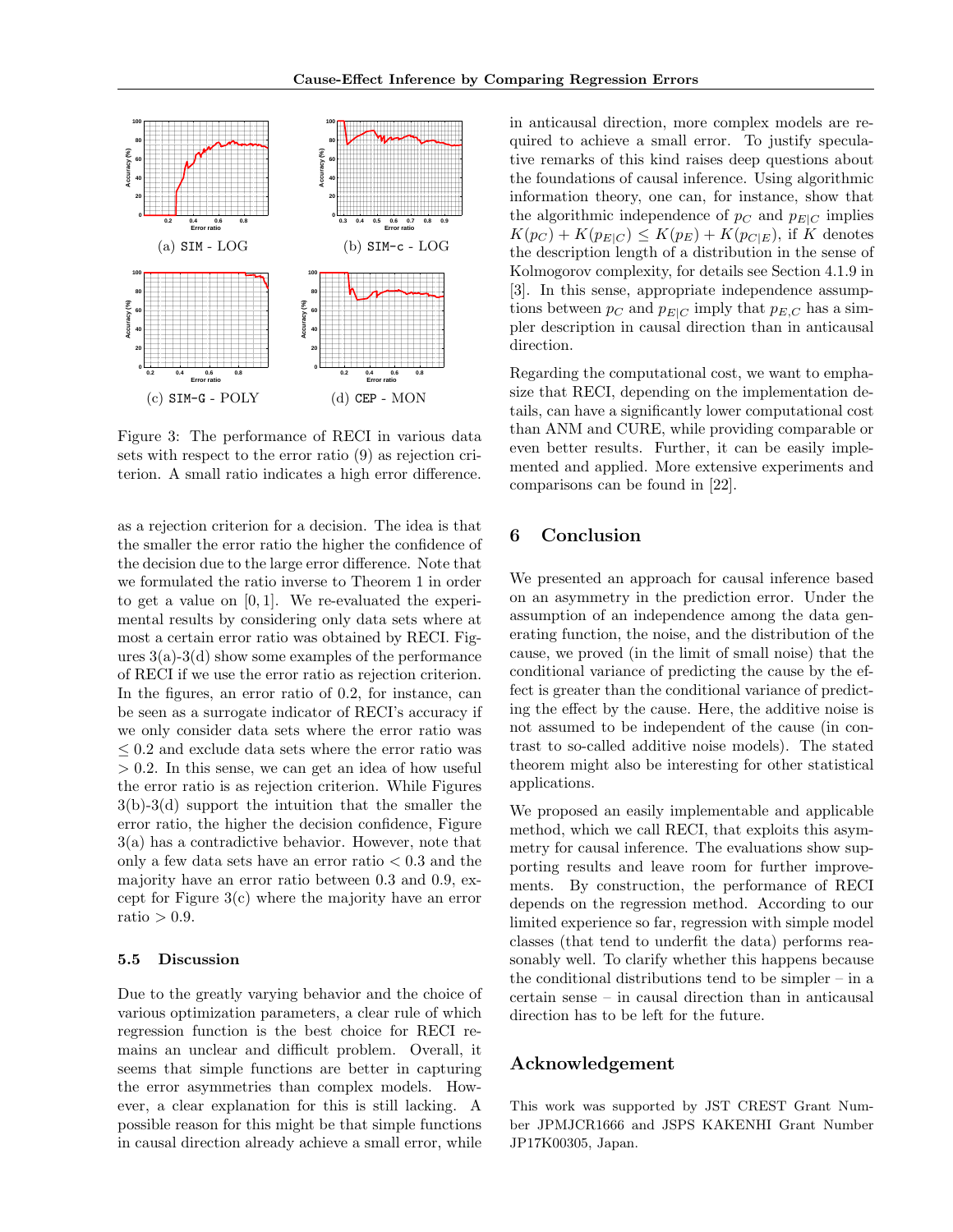# References

- [1] J. Pearl. Causality: Models, Reasoning and Inference. Cambridge University Press, New York, NY, USA, 2nd edition, 2009.
- [2] P. Spirtes, C. Glymour, and R. Scheines. Causation, prediction, and search. MIT press, 2000.
- [3] J. Peters, D. Janzing, and B. Schölkopf. Elements of Causal Inference – Foundations and Learning Algorithms. MIT Press, 2017. http://www.math. ku.dk/~peters/.
- [4] Y. Kano and S. Shimizu. Causal inference using nonnormality. In Proceedings of the International Symposium on Science of Modeling, the 30th Anniversary of the Information Criterion, pages 261–270, Tokyo, Japan, 2003.
- [5] J. W. Comley and D. L. Dowe. General Bayesian networks and asymmetric languages. In Proceedings of the Second Hawaii International Conference on Statistics and Related fields, June 2003.
- [6] S. Shimizu, P. Hoyer, A. Hyvärinen, and A. Kerminen. A linear non-Gaussian acyclic model for causal discovery. Journal of Machine Learning Research, 7:2003–2030, 2006.
- [7] X. Sun, D. Janzing, and B. Schölkopf. Causal inference by choosing graphs with most plausible Markov kernels. In Proceedings of the 9th International Symposium on Artificial Intelligence and Mathematics, pages 1–11, Fort Lauderdale, FL, 2006.
- $[8]$  K. Zhang and A. Hyvärinen. On the identifiability of the post-nonlinear causal model. In Proceedings of the 25th Conference on Uncertainty in Artificial Intelligence, Montreal, Canada, 2009.
- [9] P. Hoyer, D. Janzing, J. Mooij, J. Peters, and B. Schölkopf. Nonlinear causal discovery with additive noise models. In Advances in Neural Information Processing Systems 21, pages 689–696, Red Hook, NY, USA, June 2009. Curran Associates, Inc.
- $[10]$  D. Janzing, X. Sun, and B. Schölkopf. Distinguishing cause and effect via second order exponential models. eprint http://arxiv.org/abs/ 0910.5561.
- [11] J. Peters, D. Janzing, and B. Schölkopf. Causal inference on discrete data using additive noise models. IEEE Transactions on Pattern Analysis and Machine Intelligence, 33(12):2436–2450, 2011.
- [12] P. Daniušis, D. Janzing, J. Mooij, J. Zscheischler, B. Steudel, K. Zhang, and B. Schölkopf. Inferring deterministic causal relations. In Proceedings of the 26th Conference on Uncertainty in Artificial Intelligence, pages 143–150, Corvallis, OR, USA, July 2010. AUAI Press.
- [13] D. Janzing, J. Mooij, K. Zhang, J. Lemeire, J. Zscheischler, P. Daniušis, B. Steudel, and B. Schölkopf. Information-geometric approach to inferring causal directions. Artificial Intelligence, 182:1–31, May 2012.
- [14] E. Sgouritsa, D. Janzing, P. Hennig, and B. Schölkopf. Inference of cause and effect with unsupervised inverse regression. In Artificial Intelligence and Statistics, pages 847–855, 2015.
- [15] J. Mooij, Peters J., D. Janzing, J. Zscheischler, and B. Schölkopf. Distinguishing cause from effect using observational data: Methods and benchmarks. Journal of Machine Learning Research, 17(32):1–102, January 2016.
- $[16]$  K. Zhang and A. Hyvärinen. On the identifiability of the post-nonlinear causal model. In Proceedings of the 25th Conference on Uncertainty in Artificial Intelligence, pages 647–655, Arlington, Virginia, United States, June 2009. AUAI Press.
- [17] D. Janzing and B. Schölkopf. Causal inference using the algorithmic Markov condition. IEEE Transactions on Information Theory, 56(10):5168–5194, 2010.
- [18] J. Lemeire and D. Janzing. Replacing causal faithfulness with algorithmic independence of conditionals. Minds and Machines, 23(2):227– 249, 7 2012.
- [19] B. Schölkopf, D. Janzing, J. Peters, E. Sgouritsa, K. Zhang, and J. Mooij. Semi-supervised learning in causal and anticausal settings, chapter 13, pages 129–141. Festschrift in Honor of Vladimir Vapnik. Springer-Verlag, 2013.
- [20] P. Blöbaum, T. Washio, and S. Shimizu. Error asymmetry in causal and anticausal regression. Behaviormetrika, pages 1–22, 2017.
- [21] P. Blöbaum, S. Shimizu, and T. Washio. A novel principle for causal inference in data with small error variance. In ESANN, 2017.
- [22] P. Blöbaum, D. Janzing, T. Washio, S. Shimizu, and B.. Schölkopf. Analysis of cause-effect inference by comparing regression errors. eprint https://arxiv.org/abs/1802.06698.